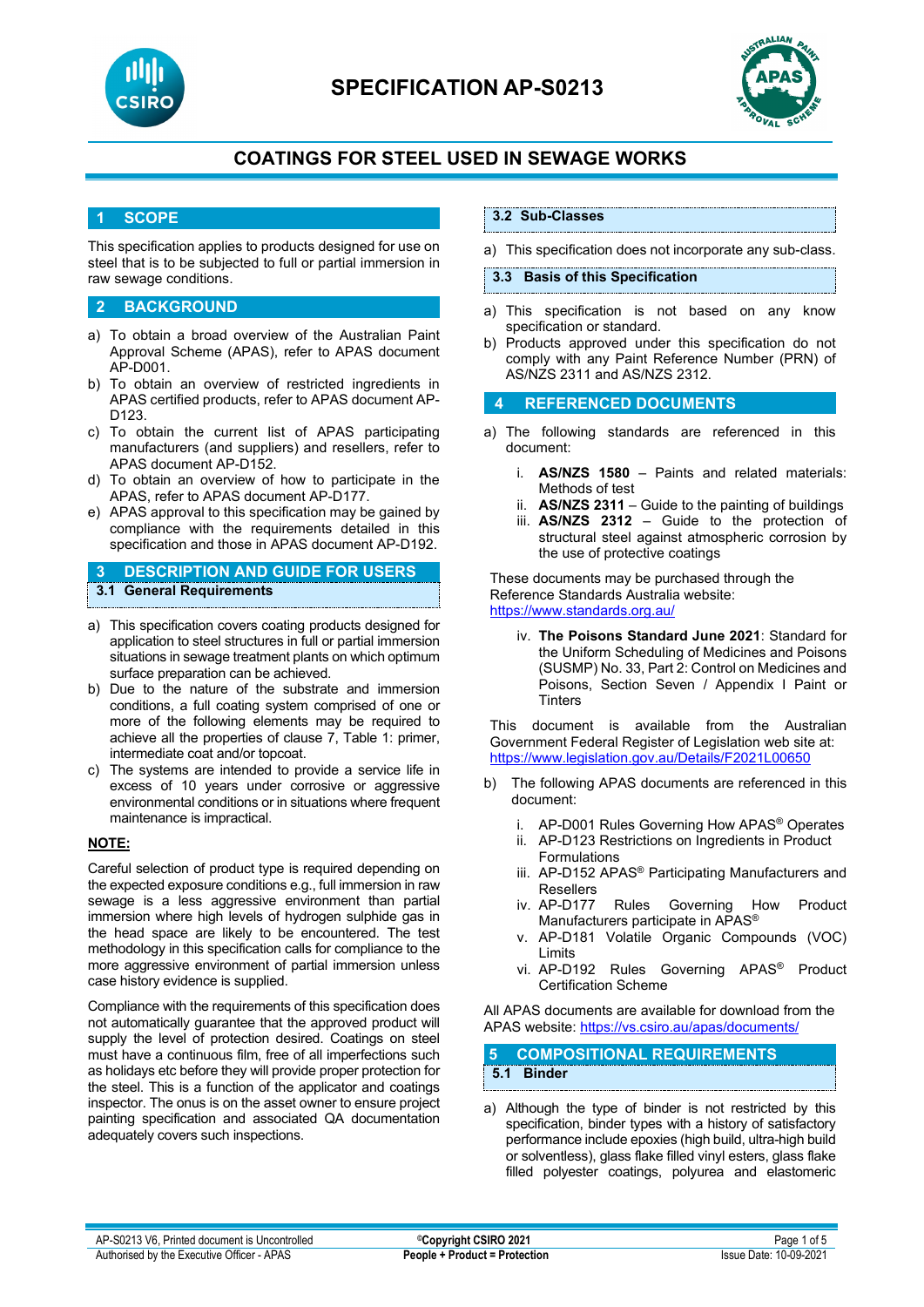

# **SPECIFICATION AP-S0213**



# **COATINGS FOR STEEL USED IN SEWAGE WORKS**

polyurethanes. Of primary importance is the compliance with the properties in clause 7, Table 1 below.

b) Other binder types may be considered depending on their compliance with the requirements established below.

### **5.2 Volatiles**

- a) There is no restriction placed on the type of volatiles used. Of primary importance is the compliance with the technical requirements detailed in clause 7, Table 1 below.
- b) For VOC content restrictions, refer to APAS document AP-D181.

#### **5.3 Pigmentation**

- a) Pigmentation shall be non-toxic and anti-corrosive and comply with the requirements of the SUSMP.
- b) Of primary importance is that the choice of pigmentation shall result in compliance with the technical requirements detailed in clause 7, Table 1 below.

#### **5.4 Colour**

a) As colour is not an important consideration for this product class, products approved under this specification are normally available in a limited range of colours. refer the manufacturer's product or technical data sheet.

### **6 PRODUCT APPROVAL REQUIREMENTS 6.1 General Requirements**

a) The product and its application for approval shall comply with the relevant requirements of APAS document AP-D192 during the life of the approval.

#### **6.2 Technical Requirements**

- a) The product shall comply with **all** the requirements of clause 7, Table 1 below.
- b) In addition to these tests, each coating system submitted for approval shall be required to perform satisfactorily in field durability testing – refer to clause 7, Table 1 below.
- c) Initial enquiries and requests for quotation, as well as duplicate field test panels complying with Figure 1 below, shall be forwarded to:

Mr Kingsley Brown Principal Engineer Materials Science SA Water 250 Victoria Square / Tarntanyangga Adelaide SA 5000 M +61 (0)487 888 200 E [Kingsley.Brown@sawater.com.au](mailto:Kingsley.Brown@sawater.com.au)

d) When forwarding test panels to SA Water, applicants are requested to cc the test request letter (or email) to the Executive Officer, APAS.

- e) The SA Water report demonstrating compliance to requirements shall be attached to the APAS certification application at the completion of the test sequence.
- f) Subject to compliance with all the requirements of this specification, the level of Approval appropriate to the application shall be given to the system.

### **6.3 Health and Safety Requirements**

- a) The manufacturer's Safety Data Sheet (SDS) must be studied closely prior to using the product and complied with during use of the product.
- b) Products intended for sale in Australia shall comply with all the requirements of the SUSMP. Products intended for sale in other countries shall comply with all local WHS and environmental requirements.
- c) The product shall comply with all requirements of clause 6.3 and 6.4 of APAS document AP-D192.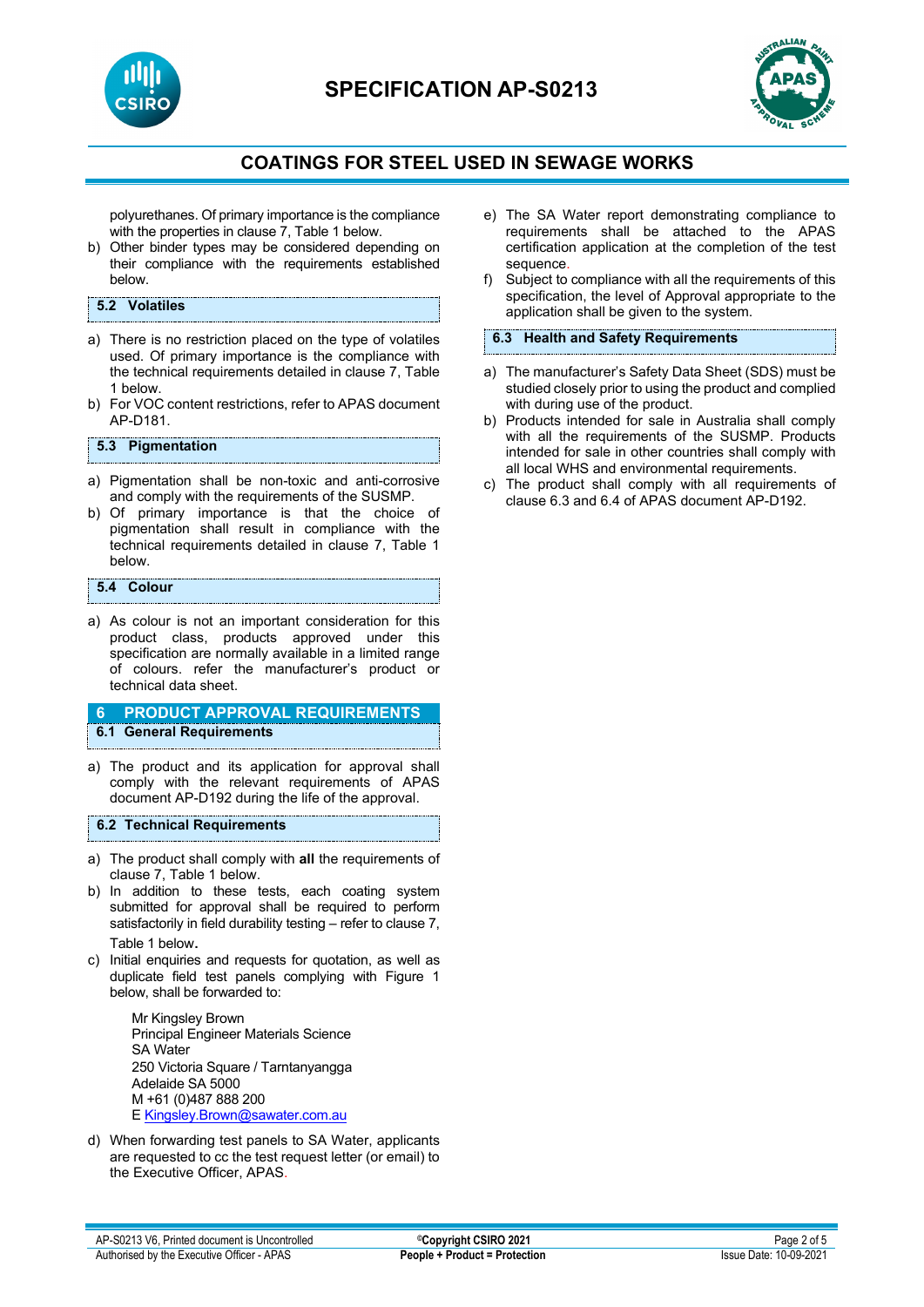

# **SPECIFICATION AP-S0213**



# **COATINGS FOR STEEL USED IN SEWAGE WORKS**

# **7 TABLE 1: PERFORMANCE PROPERTIES**

| <b>TEST</b>                                                            | <b>AS/NZS</b><br>1580<br><b>METHOD</b> | <b>REQUIREMENTS</b>                                                                                                                                                                                                                                                                    |  |
|------------------------------------------------------------------------|----------------------------------------|----------------------------------------------------------------------------------------------------------------------------------------------------------------------------------------------------------------------------------------------------------------------------------------|--|
| For each COMPONENT of the System                                       |                                        |                                                                                                                                                                                                                                                                                        |  |
| <b>Preliminary Examination</b>                                         | 103.1                                  | To be readily reincorporated. Shall be free of coarse particles, gel and<br>foreign matter.                                                                                                                                                                                            |  |
| Viscosity                                                              | 214.x                                  | To be recorded.                                                                                                                                                                                                                                                                        |  |
| <b>Application Properties</b><br>- Brushing<br>- Rolling<br>- Spraying | 205.1<br>205.3<br>205.2 or<br>205.4    | Shall show satisfactory application properties and the dry film shall be<br>free of defects.                                                                                                                                                                                           |  |
| Surface Dry Condition                                                  | 401.1                                  | To be recorded.                                                                                                                                                                                                                                                                        |  |
| Hard Dry Condition (Mechanical<br>Thumb Test)                          | 401.6                                  | To be recorded.                                                                                                                                                                                                                                                                        |  |
| Reincorporation after Storage                                          | 211.2                                  | To comply with all the preceding requirements after 12 months<br>storage at ambient temperature.                                                                                                                                                                                       |  |
| Degree of Setting                                                      | 211.1                                  | After 12 months standing at ambient conditions, settling shall not fall<br>below 6.                                                                                                                                                                                                    |  |
| <b>Aged Spray Application</b>                                          | 205.2 or<br>205.4                      | After 12 months, the use of spray application shall produce a uniform<br>finish typical of the product type.                                                                                                                                                                           |  |
| Colour - Visual Comparison                                             | 601.1                                  | Approximate match.                                                                                                                                                                                                                                                                     |  |
| Specular Gloss (60°)                                                   | 602.2                                  | To be recorded.                                                                                                                                                                                                                                                                        |  |
| Finish                                                                 | 603.1                                  | Shall be free of coarse particles, wrinkling or orange peel and have a<br>uniform colour and appearance.                                                                                                                                                                               |  |
| <b>VOC Content</b>                                                     | <b>APAS</b><br>AP-D181                 | Refer to APAS document AP-D181 for method and limits.                                                                                                                                                                                                                                  |  |
|                                                                        |                                        | If the APAS specification is not listed on AP-D181, a declaration of<br>VOC content is still required.                                                                                                                                                                                 |  |
| For the COMPLETE System - Field Testing                                |                                        |                                                                                                                                                                                                                                                                                        |  |
| <b>Accelerated Sewage Resistance</b><br>Testing                        |                                        | Four mild steel panels $150 \times 100 \times 3$ mm prepared by the<br>manufacturer <sup>1</sup> shall be despatched to SA Water (refer to clause 6.2 c)<br>above) for partial immersion in raw sewage at the SA Water (Bolivar)<br>test site for a period of 24 months <sup>2</sup> . |  |
|                                                                        |                                        | <b>CLASS II Approval (Interim)</b> : no blistering, cracking or integrity loss <sup>3</sup><br>after 18 months immersion.                                                                                                                                                              |  |
|                                                                        |                                        | CLASS I Approval (Full): no blistering, cracking or integrity loss <sup>3</sup><br>after 2 years immersion.                                                                                                                                                                            |  |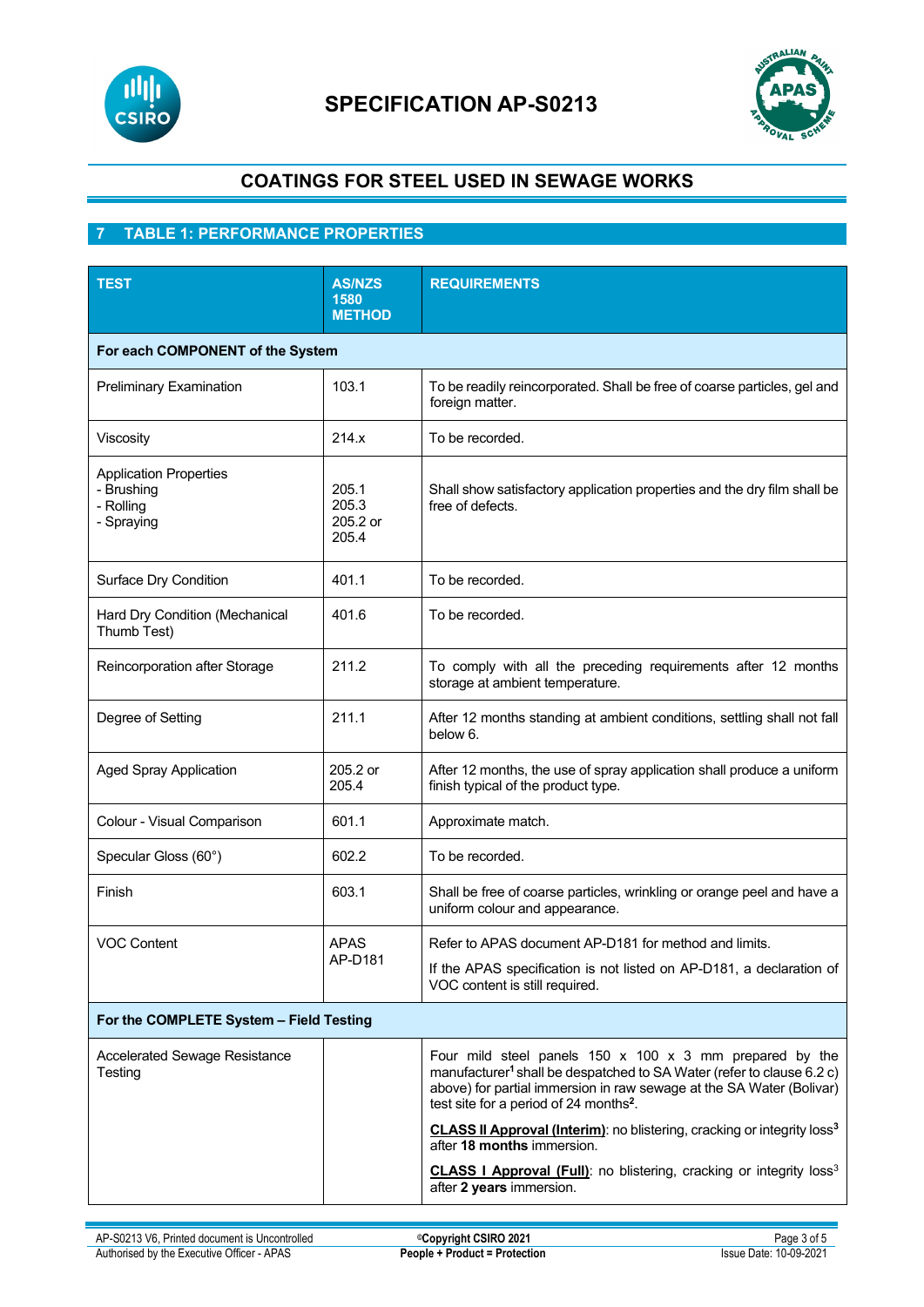



# **COATINGS FOR STEEL USED IN SEWAGE WORKS**

## **NOTE:**

- <sup>1</sup> Test specimens shall be 150 x 100 x 3 mm with rounded corners (radius 5mm) and all sharp edges removed. A hole (diameter 10 mm) shall be drilled 25 mm in from the 150 mm edge and 13 mm down from the 100 mm edge. Refer Figure 1 below. Test specimens shall be abrasive blasted to AS1627.4 Sa 2 1/2 minimum prior to coating.
- **<sup>2</sup>**Each test specimen will be examined at approximately 6 monthly intervals.
- **<sup>3</sup>** Integrity Loss: When examined in accordance with the relevant sections of AS/NZS 1580.481.1, there shall be no checking, cracking, flaking, blistering or visible rusting. Cracking, flaking and blistering includes any such defect in either the total coating or one or more coats.



**Figure 1:** Test Panel Details